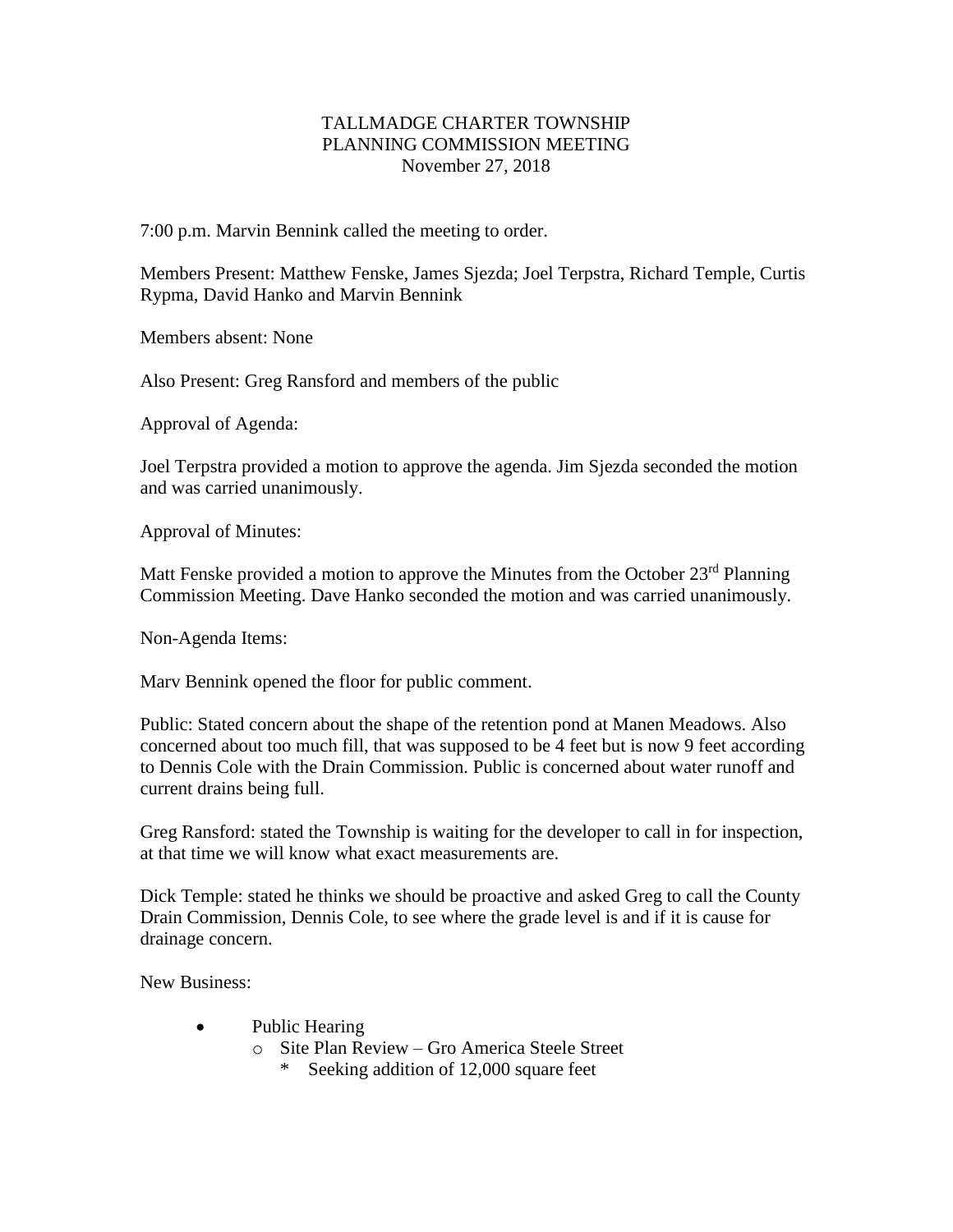Dave Hanko recused himself and represented the applicant.

Dave Hanko: stated Gro America would be adding units 3,4, and 5 which would be expanding the building to the west. There would be the same type of parking configuration. Another drive onto Steele St. would be added, for ingress and egress to allow travel to Parcel B or Lot 17. Units 3,4 and 5 will also be 2 feet higher.

Marv Bennink: stated concern about not using pole barn steel.

Joel Terpstra agreed with Marv and stated applicant should be notified that the metal should be industrial not pole barn.

Marv Bennink: stated exposed fasteners are okay on everything but front façade. Asked Dave if trailer parking is as it says on the legend,  $12 \times 25$  or  $12 \times 30$  as it says on the plan?

Dave Hanko: stated trailer parking will be 12 x 30.

Marv Bennink: stated meter location on plan and legend to not coincide, make sure the legend and the prints match.

Matt Fenske: stated the dumpster enclosure says stucco, asked if this would be a good material?

Dave Hanko: stated Jim would prefer to use steel.

Talk amongst the PC members about the material and consensus was block or wood would be a better material, if the applicant would like to use steel, he needs to bring detailed drawings to the planning commission for review.

Joel Terpstra: stated AC units will be okay on ground with year-round vegetation as screening, need to change on legend to match. The type of steel needs to be clarified with either himself or Greg. Asked Dave how many overhead doors there are because the site plan and elevation plan do not match up.

Dave Hanko pointed out on plan where garage doors should be.

Joel Terpstra: stated the applicant needs to clarify the following changes:

- Elevation has to match site plan, specifically overhead doors; 5 overhead doors with 3 already approved are allowed.
- Dumpster enclosure needs to be finalized with detailed drawing and sample of material. If block – split face with color.
- Need detailed Spec Sheet.
- Steel needs to be clarified no agriculture material, front façade needs heavier steel.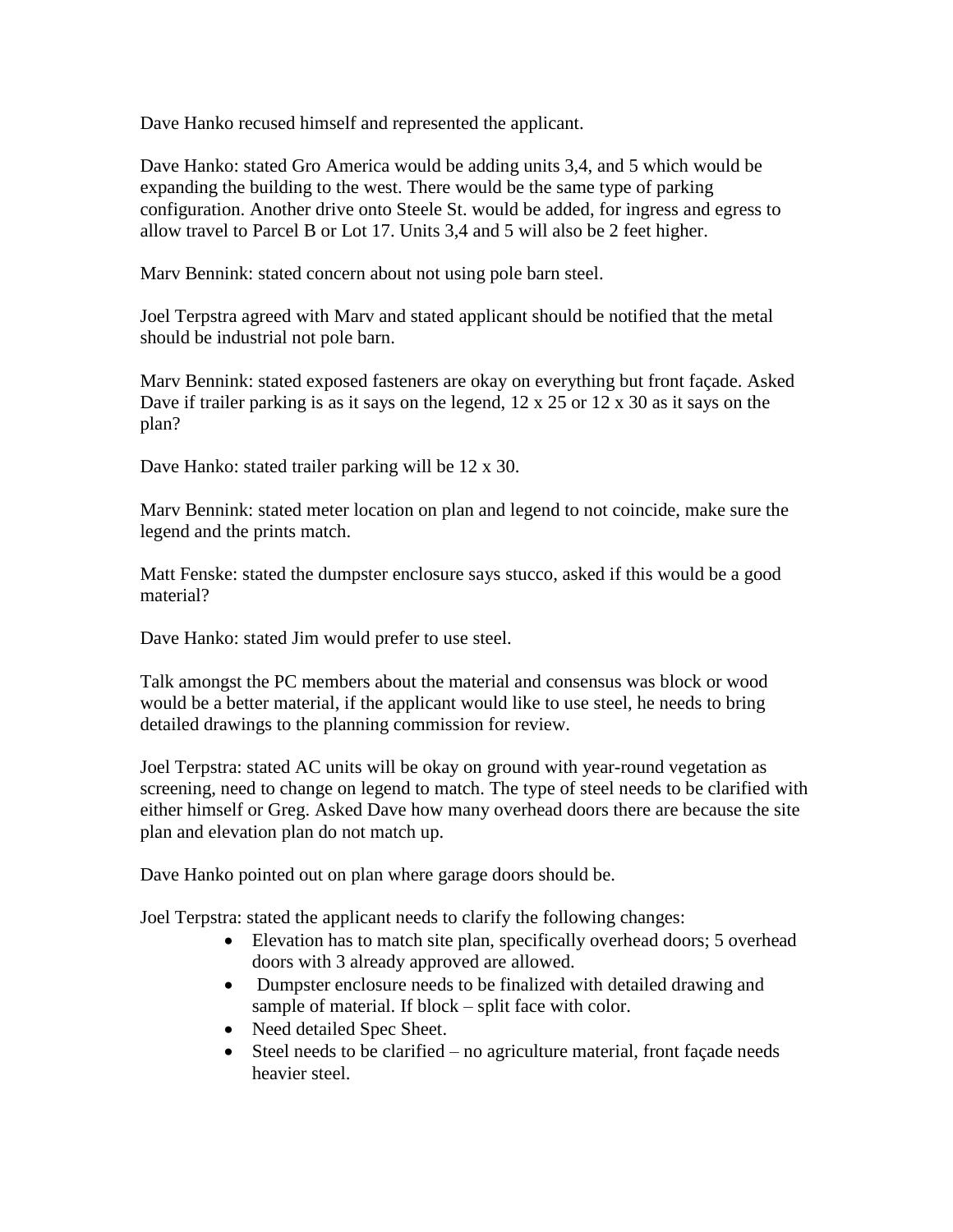Planning Commission consensus of the items to be addressed by the applicant include:

- All elevation metals shall contain hidden fasteners and or be of industrial grade consistent with the materials within the industrial park (i.e. no pole barn of agricultural steel).
- Elevations shall be clearly labeled for all material
- The legend parking space depth shall match the plan at 12 x 30 feet
- The legend meter note shall match the plan on the east, not the rear
- Dumpster enclosure shall be split faced block with color noted. A steel enclosure may be presented along with material sample.
- All ground units, including air conditioning, shall be sufficiently screened with year around vegetation
- Reciprocal document shall be provided in accordance with the terms noted by the Township Planner
- Payment in-lieu for the sidewalk shall be provided
- Elevations shall match the site plan, with particular regard to the overhead doors

Joel Terpstra motioned to table this application until applicant comes back with modifications for the Planning Commission consistent with the consensus list. Dick Temple seconded the motion and was carried unanimously.

- Text Amendment
	- o Commercial/ Industrial Pavement

Greg Ransford provided the language as follows:

The lot on which the use is conducted shall have frontage on and abut a paved public street for the entire width of the lot and shall provide vehicular access only form a paved public street or streets.

Motion provided by Matt Fenske to schedule a public hearing to approve said language, Jim Szejda second and was carried unanimously. Meeting to be scheduled in January.

Old Business:

- Master Plan
	- o Ironwood Dr Corridor.

Greg Ransford: stated Ironwood Drive could support both commercial and industrial zoning. The ordinance language for the corridor would be needed to support this. Ransford will modify the map to reflect this accordingly and will bundle up for one last look before we bring this to the board.

Matt Fenske: asked if this deviates from our present plan?

Greg Ransford: stated it remains consistent.